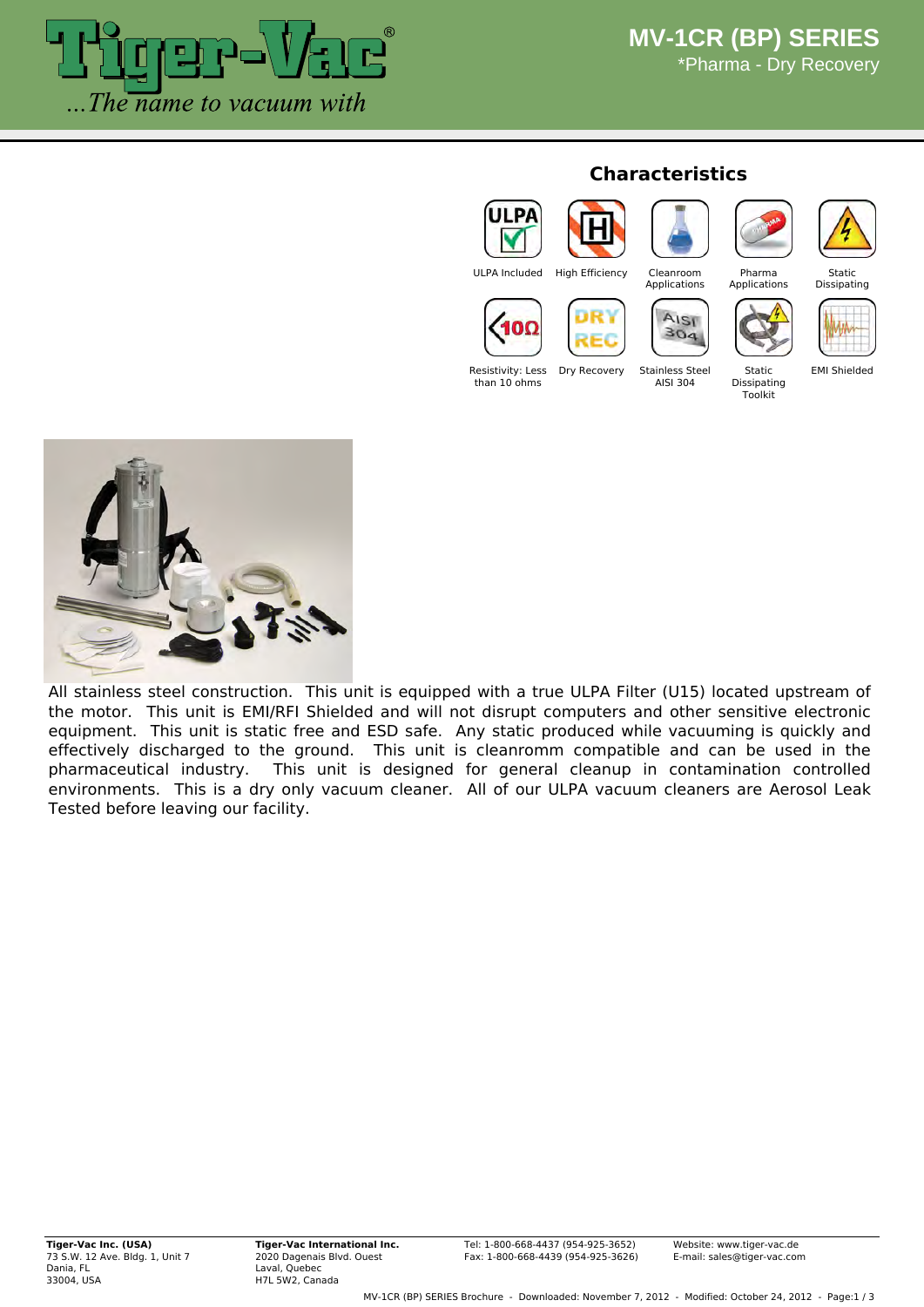# **Specifications**

|                        | Unit                | MV-1CR (BP) WITH<br><b>EUROPEAN PLUG</b> | MV-1CR (BP) WITH<br><b>UK PLUG</b> | MV-1CR (BP) WITH<br><b>SWISS PLUG</b> | MV-1CR (BP) WITH<br><b>CHINESE PLUG</b> |
|------------------------|---------------------|------------------------------------------|------------------------------------|---------------------------------------|-----------------------------------------|
| Part#                  |                     | 110737B                                  | 110737C                            | 110737D                               | 110737E                                 |
| Weight                 | kg                  | 8                                        | 8                                  | 8                                     | 8                                       |
| <b>Filter Cleaning</b> |                     | <b>NONE</b>                              | <b>NONE</b>                        | <b>NONE</b>                           | <b>NONE</b>                             |
| Decibels               | dB                  | 64                                       | 64                                 | 64                                    | 64                                      |
| <b>Dimensions</b>      | cm                  | $H64 \times W23 \times L23$              | $H64 \times W23 \times L23$        | $H64 \times W23 \times L23$           | $H64 \times W23 \times L23$             |
| Paper Bag Capacity     | L                   | 5.7                                      | 5.7                                | 5.7                                   | 5.7                                     |
| Vacuum Pressure        | mm H <sub>2</sub> O | 1800.1                                   | 1800.1                             | 1800.1                                | 1800.1                                  |
| Air Flow               | $m^3/h$             | 198                                      | 198                                | 198                                   | 198                                     |
| Phase                  |                     | Single                                   | Single                             | Single                                | Single                                  |
| Horse Power            | <b>HP</b>           | $\mathbf{1}$                             | 1                                  | 1                                     | $\mathbf{1}$                            |
| Amperage               | A                   | 4                                        | $\overline{4}$                     | 4                                     | $\overline{4}$                          |
| Wattage                | W                   | 750                                      | 750                                | 750                                   | 750                                     |
| Hertz                  | <b>Hz</b>           | 50                                       | 50                                 | 50                                    | 50                                      |
| Voltage                | V                   | 240                                      | 240                                | 240                                   | 240                                     |

## **Ultra Low Penetration Air Filter**

A ULPA filter is a type of air filter. It can remove at least 99.999% of dust, pollen, mould, bacteria and any other airborn particles with a size of 0.12 microns or larger.

North-America: Each ULPA Filter has a minimum filtration efficiency of 99.999% on 0.12 micron. Tested as per IEST-RP-CC001.3.

Europe: Each ULPA Filter has a minimum filtration efficiency of 99.9995% on 0.18 micron, rated U15 as per EN 1822 by MPPS method.

## **EMI Suppresion / RFI Shielding**

These cleanroom vacuum cleaners are equipped with an electronic filter suppresser which reduces electromagnetic interference (EMI), both radiated and conducted, below class B limits for digital apparatus as established by the FCC and ISO. It also provides shielding against RFI (Radio Frequency Interference). The electronic filter is wired in line with the motor. If the electronic filter should fail, power to the motor will automatically be cut-off. These vacuum cleaners will not disrupt computers, radio and video monitors and other sensitive electronic equipment.

## **Static Free Vacuum System (ESD Safe)**

The vacuum cleaner is designed to be grounded during use. Any static electricity that is produced while vacuuming is dissipated through the conductive hose, through the vacuum cleaner and it is discharged to the ground. A ground continuity tester is included with every vacuum cleaner to verify ground continuity before use. The ESD safe vacuum cleaners eliminate static electricity and static charge buildup and they protect sensitive elctronic equipment.

| ULPA FILTER - Included |     |                   |  |
|------------------------|-----|-------------------|--|
| Part#                  | Qty | Description       |  |
| 212073                 | ÷   | ULPA FILTER (U15) |  |

| <b>FILTERS FOR MODEL MV-1CR (BP) - Included</b> |     |                                        |  |
|-------------------------------------------------|-----|----------------------------------------|--|
| Part#                                           | Qty | <i><b>Description</b></i>              |  |
| 212232                                          |     | <b>CLOTH FILTER ASSEMBLY WITH RING</b> |  |

**Tiger-Vac International Inc.** 2020 Dagenais Blvd. Ouest Laval, Quebec H7L 5W2, Canada

Website: www.tiger-vac.de E-mail: sales@tiger-vac.com